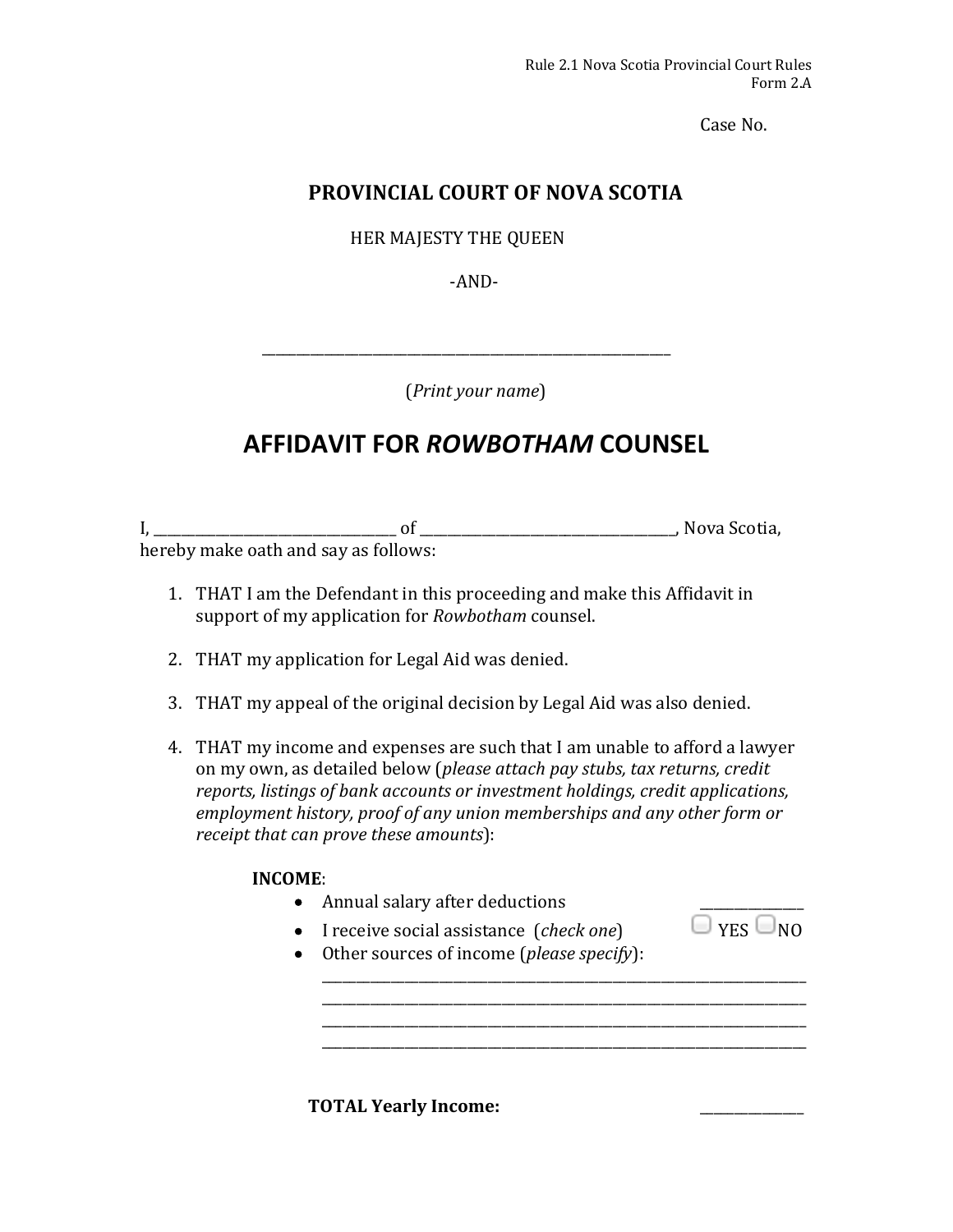## **EXPENSES:**

| Rent/mortgage per year                                    |  |
|-----------------------------------------------------------|--|
| Utilities per year                                        |  |
| Childcare per year                                        |  |
| Food per year                                             |  |
| Clothing per year                                         |  |
| Transportation per year                                   |  |
| Debt payments per year                                    |  |
| Child/Spousal support per year                            |  |
| Other (please specify):                                   |  |
|                                                           |  |
|                                                           |  |
|                                                           |  |
|                                                           |  |
| <b>TOTAL Yearly Expenses:</b>                             |  |
|                                                           |  |
| <b>ASSETS:</b>                                            |  |
| Cash/Savings                                              |  |
| Stocks/Shares/Bonds/RRSPs/etc                             |  |
| Accounts Receivable (Money owed to you)                   |  |
|                                                           |  |
| Property/Real Estate<br>Vehicles (Specify make and model) |  |
|                                                           |  |
| <b>Business Assets</b>                                    |  |

\_\_\_\_\_\_\_\_\_\_\_\_\_\_\_\_\_\_\_\_\_\_\_\_\_\_\_\_\_\_\_\_\_\_\_\_\_\_\_\_\_\_\_\_\_\_\_\_\_\_\_\_\_\_\_\_\_\_\_\_\_\_\_\_\_\_\_\_\_\_ \_\_\_\_\_\_\_\_\_\_\_\_\_\_\_\_\_\_\_\_\_\_\_\_\_\_\_\_\_\_\_\_\_\_\_\_\_\_\_\_\_\_\_\_\_\_\_\_\_\_\_\_\_\_\_\_\_\_\_\_\_\_\_\_\_\_\_\_\_\_

### **TOTAL Assets: \_\_\_\_\_\_\_\_\_\_\_\_\_\_\_\_**

- 5. THAT
- 6. THAT

*Include as many other paragraphs as required. Number each new paragraph*

| <i>Sworn to</i> before me |                          |  |
|---------------------------|--------------------------|--|
| 0n                        |                          |  |
|                           | Date                     |  |
| at                        |                          |  |
|                           | <b>Location of Court</b> |  |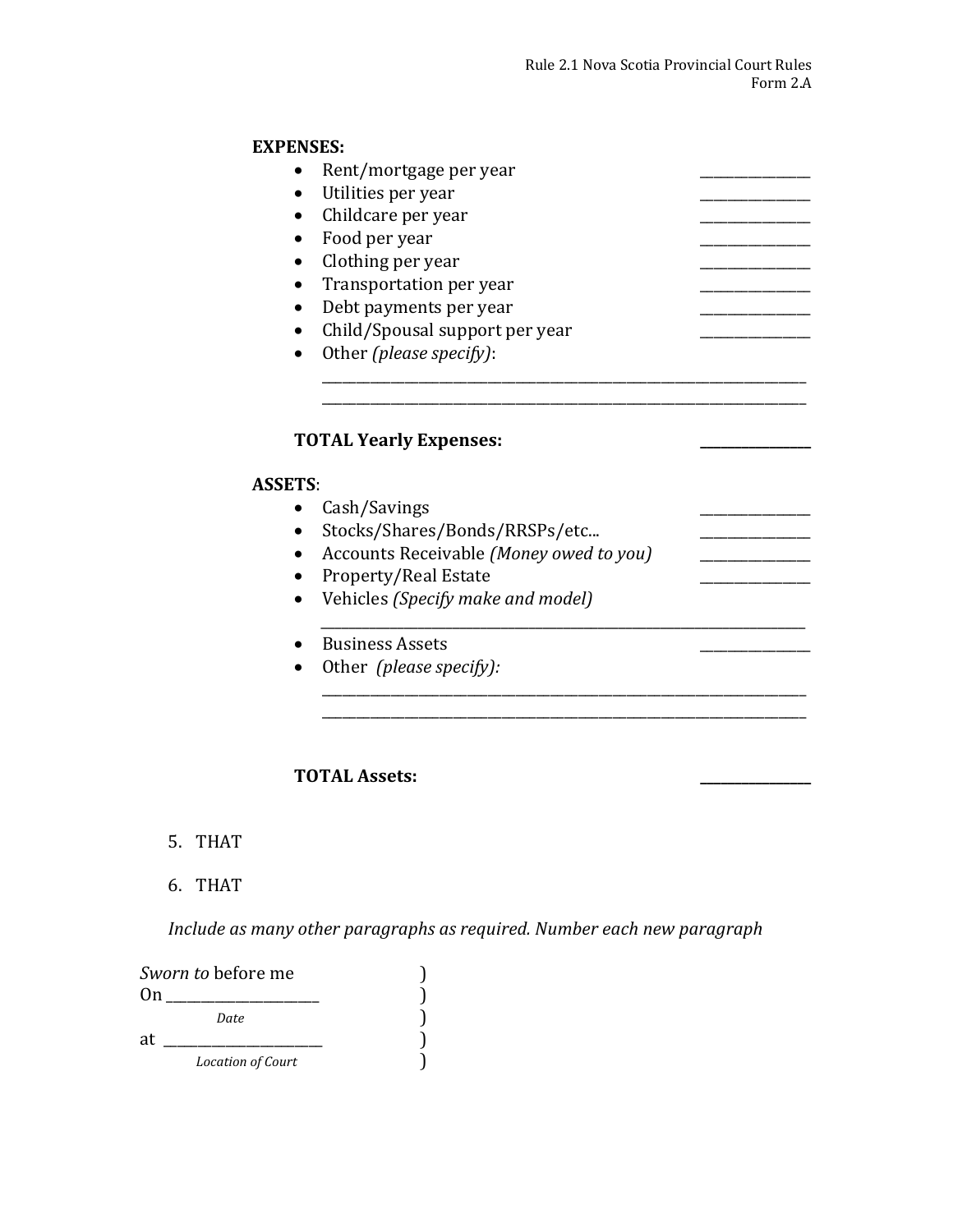\_\_\_\_\_\_\_\_\_\_\_\_\_\_\_\_\_\_\_\_\_\_\_\_\_\_\_\_\_\_\_\_\_\_\_\_\_ \_\_\_\_\_\_\_\_\_\_\_\_\_\_\_\_\_\_\_\_\_\_\_\_\_\_\_\_\_\_\_\_\_\_\_ *Signature of lawyer or commissioner of oaths Your signature*

**SEND TO:** *(Your original completed version of this form and all original attached documents must be submitted to the court. You should make a copy of this affidavit and all attached documents for yourself. A copy of this affidavit, with copies of any attachments, must also be sent to each of the following 2 places by either fax or mail:)*

#### **Attorney General of Nova Scotia**

1690 Hollis Street P.O. Box 7 Halifax, Nova Scotia B3J 2L6

#### **Attorney General of Canada**

Suite 1400, Duke Tower 5251 Duke Street Halifax, NS B3J 1P3

**Note:** All applications must be sent to this address.

**Note**: Only send to the address above if you are charged with a federal criminal offense. If you are not sure, the prosecutor, judge or another lawyer can tell you if you are charged with a federal criminal offence.